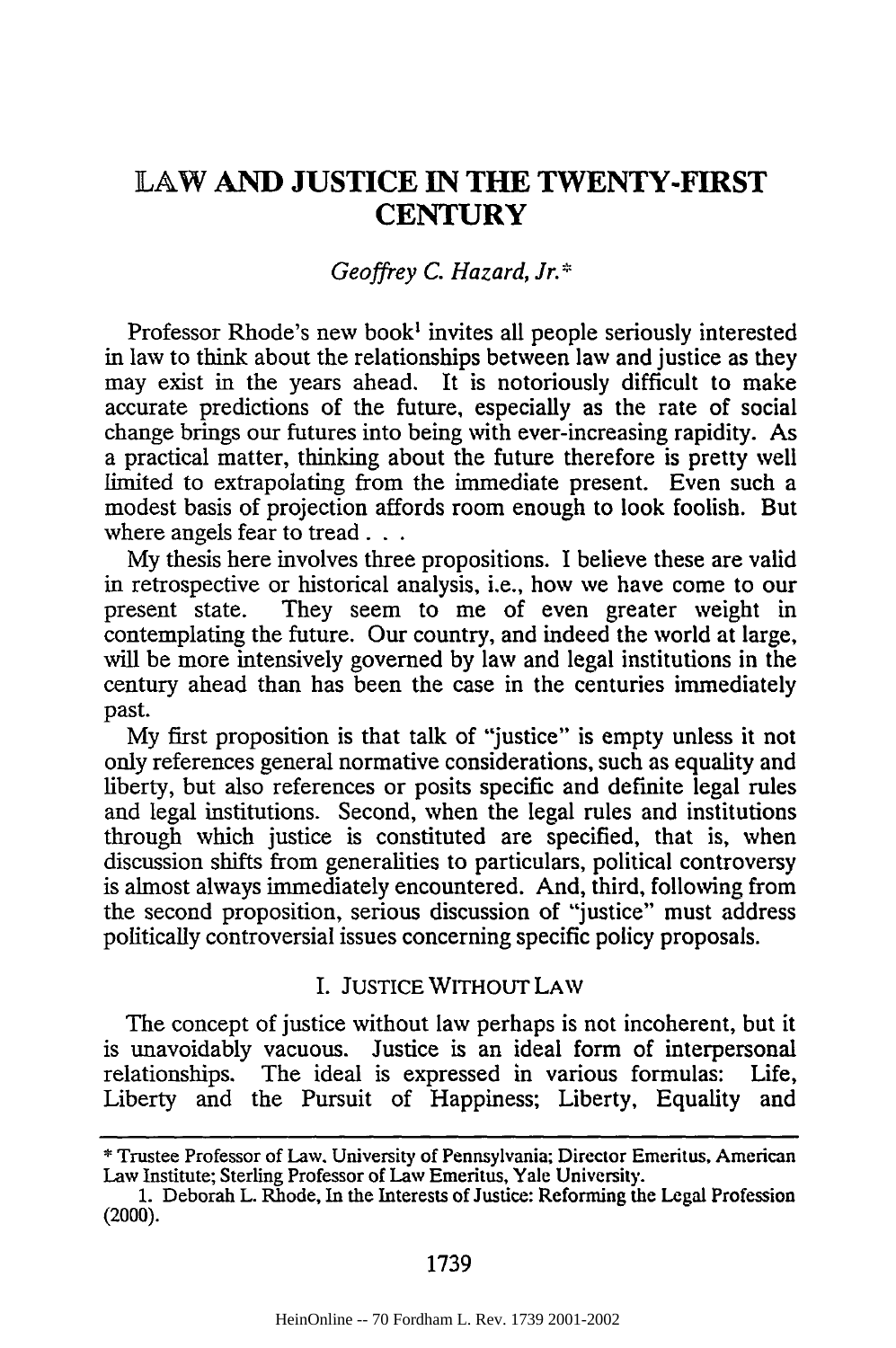Fraternity; From Each According to His Ability, To Each According to His Need; Due Process and Equal Protection of the Law, etc. As we have been instructed by Aristotle, the concept of justice includes distributive justice as well as commutative justice, a duality that roughly corresponds to the modem ideas of substantive and procedural justice.<sup>2</sup> It has been said by the philosopher Immanuel Kant that justice requires every action to be in accordance with a universal principle.<sup>3</sup> It has been said by the pragmatist Jeremy Bentham that justice consists of the greatest good for the greatest number.<sup>4</sup> According to John Rawls, justice can be realized only by normative choices made behind the veil of ignorance.<sup>5</sup> All these formulations connote that all persons should be treated equally and according to general principles.

Stated negatively, the concept of justice is the avoidance of injustice. Formulated in this way the concept has strong psychological force because everyone has suffered injustice and feels such suffering deeply and lastingly. But a private and subjective sense of injustice, although entirely real, is insufficient material with which to construct a system of justice. To transform a personal recognition of injustice into interpersonal or social justice requires, at the very least, some process of interpretation and articulation. The process can begin with the person aggrieved, for example, in a statement of grievance or, more formally, in allegations in a legal complaint.<sup>6</sup> But voicing blame is only the beginning of the process of seeking justice, as distinct from simply seeking revenge. In seeking justice there must be a next stage in which the grievant presents the complaint to someone who can exercise authority. In a constitutional regime, such a person is a judge or other legally constituted official. And in a constitutional regime the judge must respond according to legal procedures and in accordance with legally prescribed substantive legal standards.

A quest for justice in a constitutional regime in the real world therefore entails an encounter with a real legal system, staffed by real judges who decide cases according to established procedure and in light of prescribed substantive legal standards.

All this is elementary, which is to say fundamental. But for that reason it bears repeating. "Justice" that is not embedded in a legal system, administered by duly appointed magistrates according to rules of procedure and in accordance with legally prescribed substantive

*<sup>2.</sup> See* Aristotle, The Ethics 139-70 (E.V. Riev ed., J.A.K. Thomson trans., 1955).

*<sup>3.</sup> See* Immanuel Kant, Fundamental Principles of the Metaphysics of Morals 19 (Marvin Fox ed., Thomas K. Abbott trans., 1949) ("I am never to act otherwise than so that I could also will *that my maxim should become a universal law.").*

*<sup>4.</sup> See* Jeremy Bentham, The Limits of Jurisprudence Defined 113-18 (1945).

*<sup>5.</sup> See* John Rawls, A Theory of Justice 52-56 (1971).

*<sup>6.</sup> See* William L. F. Felsteiner et al., *The Emergence and Transformation of Disputes: Naming, Blaming, Claiming...,* 15 Law & Soc'y Rev. 631, 633-37 (1980).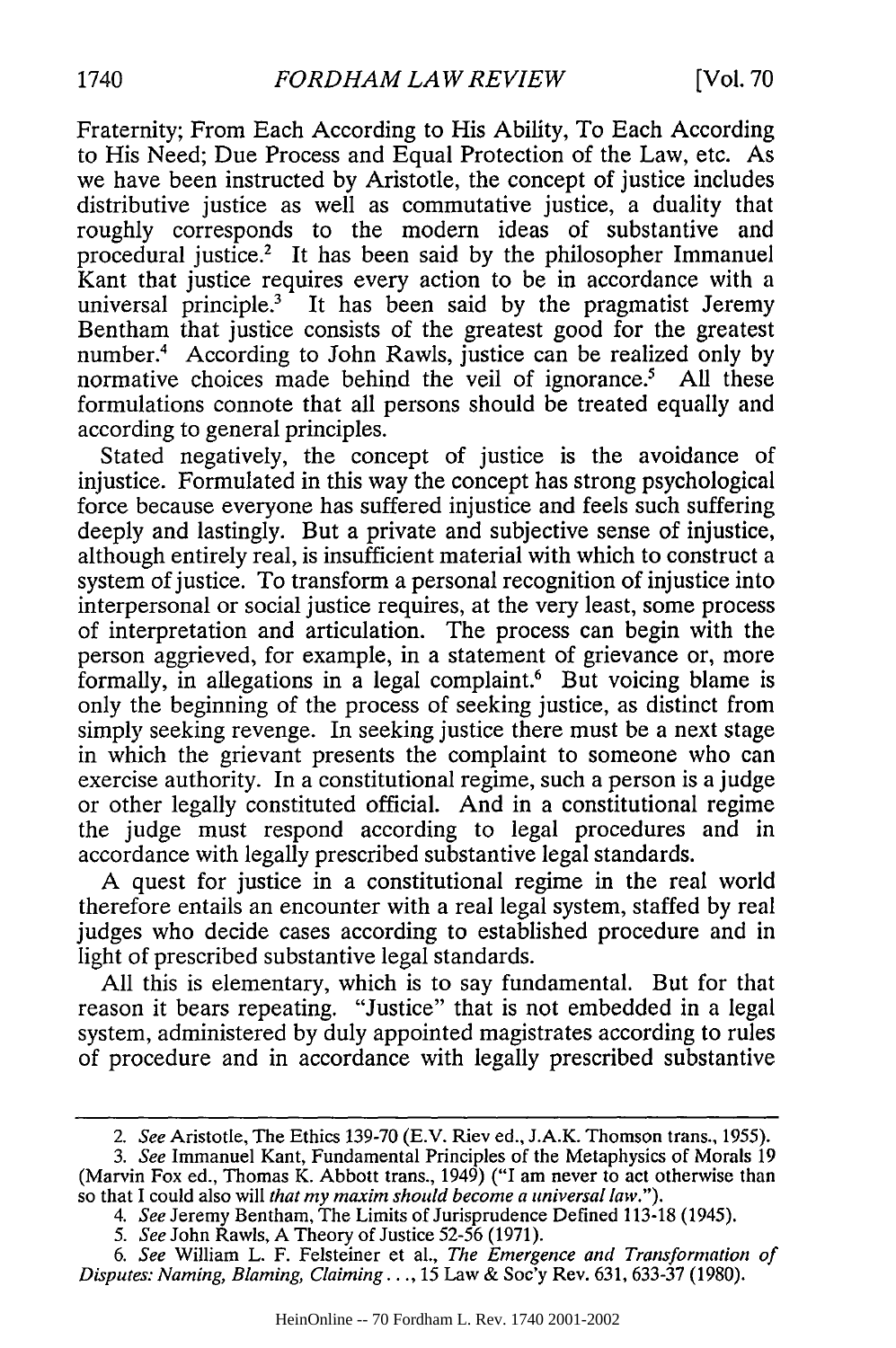norms, is at most an idealized aspiration and at worst merely a shibboleth. In contemporary American academic discussion there is much talk about "justice" that is not anchored in the mundane apparatus of judges and court clerks, pleadings and procedural motions, and the technicalities of legal interpretation. In my view these discussions are vacuous.

The significant questions about "justice" are encountered in concrete situations where real choices must be made. For example, is the legal principle of equal protection compatible with a rule giving preference to minorities in the award of public contracts; is an unborn child a "person" in the context of a wrongful death action, having in mind that the categorization may be invoked in the context of abortion; were the electors in Florida properly constituted in the presidential election of 2000? Similar concrete issues arise in more mundane contexts, as illustrated in the work of the American Law Institute ("ALI"). The ALI had to address, for example, the precise formulation of the rule governing the scope of discretion of members of the board of directors of a business corporation, and the extent to which the directors could rely on advice from technical specialists such as accountants and lawyers. Another intensely debated issue was the definition of a defective product in the context of the law of products liability. In another part of the legal forest are efforts to define more precisely the scope of discovery under the Federal Rules of Civil Procedure, and the terms on which class actions can be maintained in the federal courts.

All these deliberations are at some level interesting, both technically and philosophically. The participants in these legal deliberations have sometimes been judges, as in the cases before the courts; sometimes legislators and lawyers, as with regard to proposals being considered by legislative bodies; and sometimes legal academics. The participants in these focused deliberations have thought that their efforts were worthwhile and important. They were aware that the result of their work would or might become law.

Whatever the outcome of specific proposals for change in the law, the aggregate of the responses is "justice." Obviously, an enactment or judicial pronouncement of positive law does not foreclose further debate about the merits of the provision in question. Nor does it preclude amendment or repeal, in the case of a statute, or distinguishing or overruling a precedent, in the case of judicial decision. Until subsequent deliberations and legal and political processes yield such a change, however, the operative content of "justice" is that expressed in positive law. It is in at least this sense that Justice Oliver Wendell Holmes was correct in saying that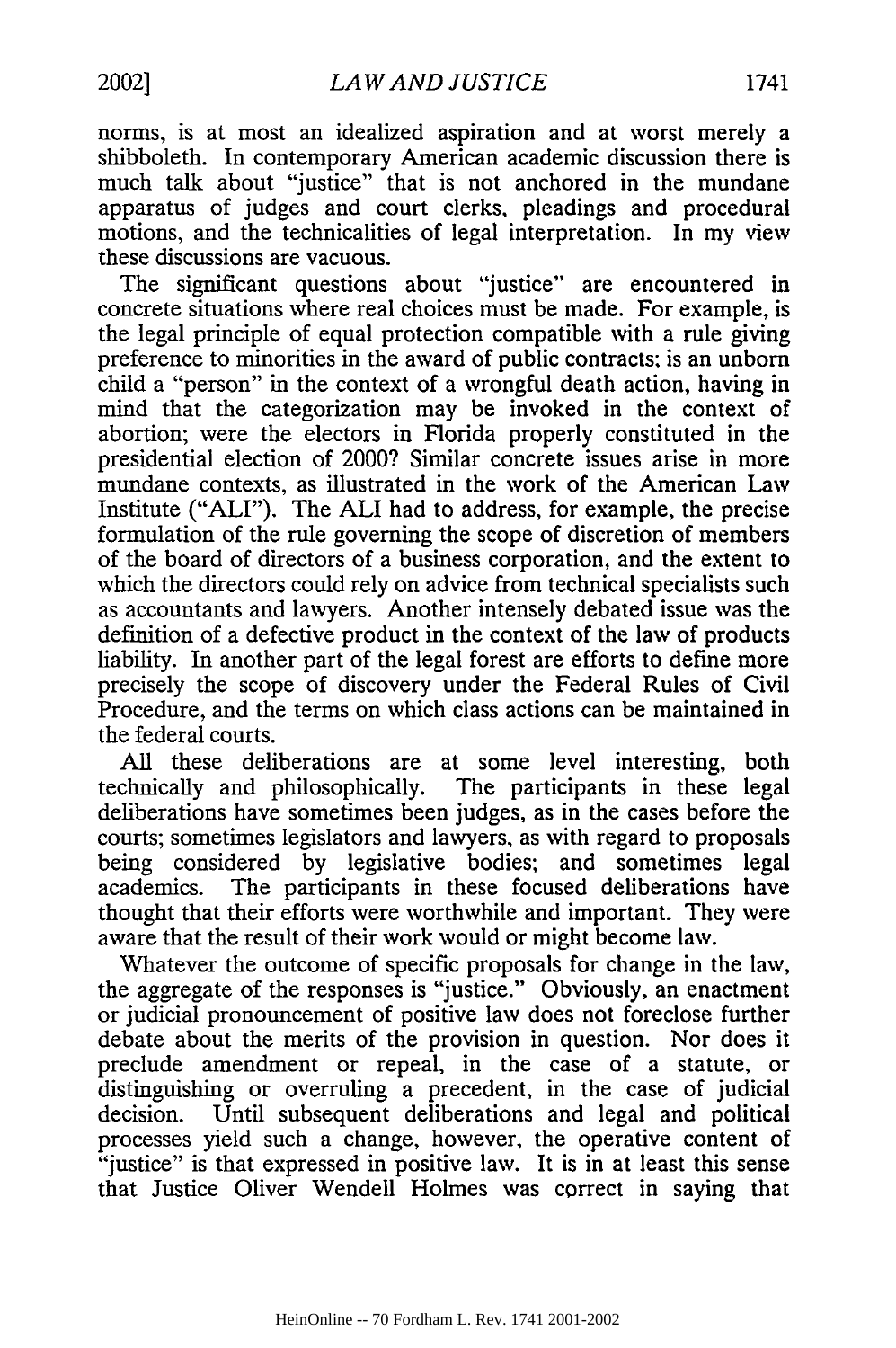"prophecies of what the courts will do in fact. .. are what I mean by the law."7

### II. LAW AND POLITICAL CONTROVERSY

The legal rules through which justice is administered at any given time are themselves the product of political controversy and disputation among various constituents in a particular political regime. At any given time, of course, most legal rules are not in dispute. Not everything in the law is always "up for grabs." Accordingly, most members of the political community, including lawyers, accept the resolutions of earlier disputes concerning legal rules and carry on daily routines within the framework of law as thus established. This is true of rules of procedure, including constitutional law, and rules of substantive law.

For example, no sober person would want to revive the rule in *Plessy v. Ferguson*,<sup>8</sup> even though some commentators would be willing to question the basis of *Brown v. Board of Education.9* So also, it has come to rest that the police must continue to give *Miranda* warnings,"0 even though the logic and legitimacy of the original decision in the *Miranda* case remains questionable. But we should not forget that constitutional formulations announced in the *Brown* and *Miranda* decisions resolved intensely controversial political choices.

Legal rules emanating from the legislative process are no less controversial and obviously are political. Reference need be made only to the pending battle over "patients' rights" in the health care system, or to the debates over capital punishment. But controversies over older legislative proposals, some of which have been adopted and others rejected, remain in public consciousness and often still simmer. Some examples include the terms on which workers can decide whether to unionize and the basis and extent of liability for environmental injuries. It is only a matter of social convenience and necessity that the issues involved in these controversies can be considered "settled."

Alexis de Tocqueville famously observed that "[tjhere is almost no political question in the United States that is not resolved sooner or later into a judicial question."<sup>11</sup> But, by the same token, there is almost no judicial question that is not subsumed in some kind of political controversy. Law *is* politics, of a particular form, to be sure,

<sup>7.</sup> Oliver Wendell Holmes, *The Path of the Law,* 10 Harv. L. Rev. 457, 461 (1897).

<sup>8. 163</sup> U.S. 537, 550-52 (1896).

<sup>9. 347</sup> U.S. 483 (1954); *see* Herbert Wechsler, *Toward Neutral Principles of Constitutional Law,* 73 Harv. L. Rev. 1, 26,31-34 (1959).

<sup>10.</sup> *See* Dickerson v. United States, 530 U.S. 428 (2000).

<sup>11.</sup> Alexis de Tocqueville, Democracy in America 257 (Mansfield & Winthrop eds., 2000).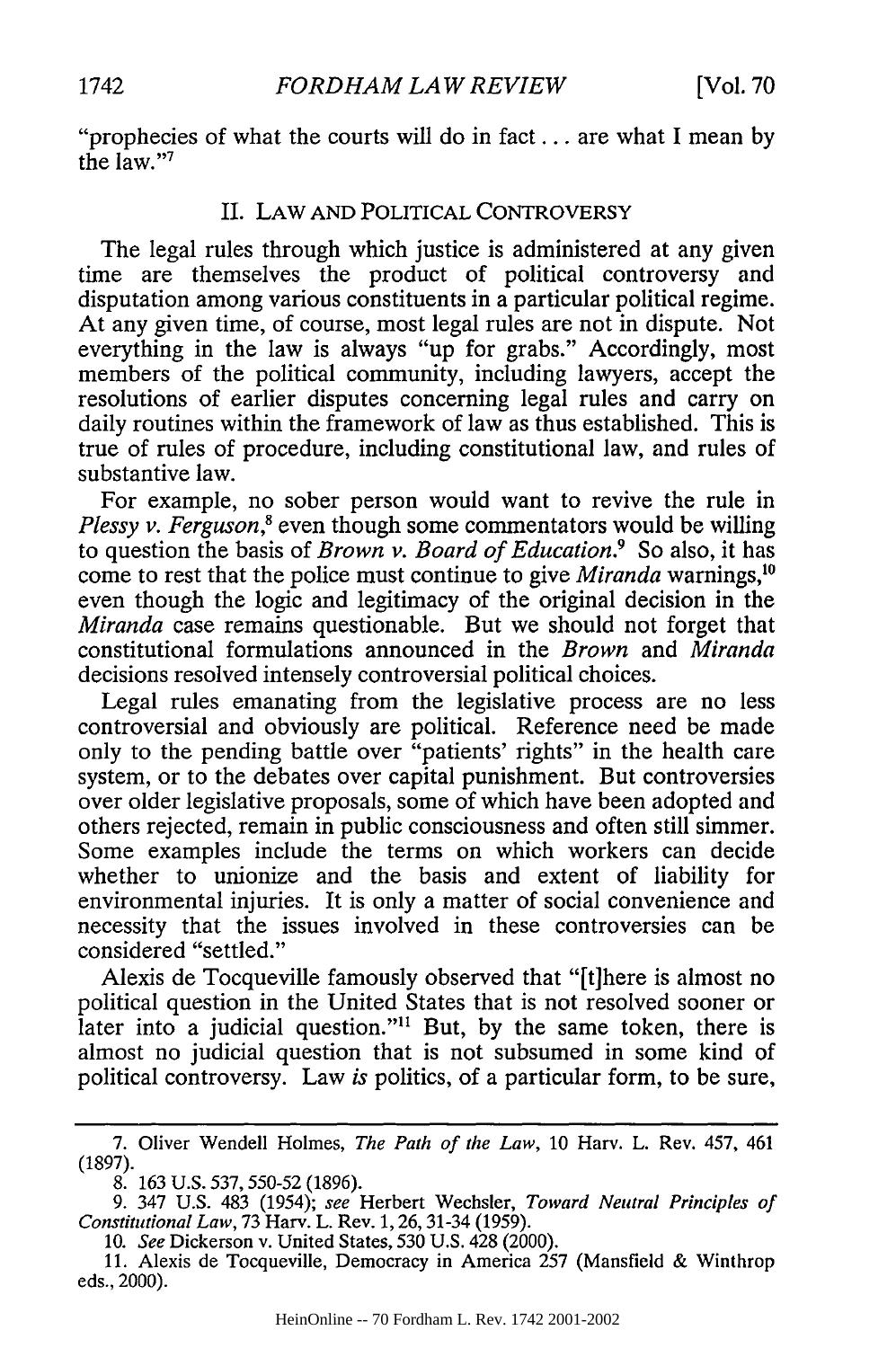but politics nevertheless, and actually or potentially controversial as such.

Thus it can be said that "justice" in real-world terms necessarily includes rules and regulations as actually administered in courts of law; that "law" is what courts "will do in fact,"<sup>12</sup> as Holmes had it; and that what the courts will do in fact always involves potential political controversy and often excites actual controversy. Of course, political controversy concerning the suitability of a specific rule of positive law is conducted through the medium of more general normative concepts (such as equality and liberty). Furthermore, the controversy proceeds on the premise that the proper measure of these general normative concepts have *not* been particularized in the rules and regulations as they stand. Nevertheless, the object of criticism, debate and controversy includes the positive law at any given moment.

## Ill. INSTITUTIONS FOR RESOLVING POLITICAL/LEGAL **CONTROVERSIES**

The argument thus far is that issues of "justice" are political questions whose resolution is in legal terms. The fact that resolution of the issues is in legal terms, however, does not signify that the process for resolution of any particular controversy is "legal." In this country, the terms "legal" and "legal process" signify resolution through judicial decision obtained in the course of litigation. Most important controversies about "justice," however, are resolved through legislation of some kind, either in legislatures such as Congress and the state-level counterparts or in rule-making proceedings in administrative agencies. The technical terms of the statutes and regulations are no less "legal" for having been formulated through legislative technique.

In today's world, the legislatures such as Congress generally resolve the important major political controversies through statutes, while administrative agency rule-making typically addresses more specific issues within a statutory framework. Administrative rule-making in our system has some similarities to the judicial process, primarily through requirements of "notice" and "opportunity to be heard." Also, the decisional process in administrative rule-making usually is couched in technically intricate terms-hence "legalistic" termsconcerning the agenda to be addressed, "fact finding," etc. But not far underneath, administrative rule-making is very political, often as much so as the legislative process.

Resolution of political disputes in the legislative process depends on appreciation of interests and interest groups, on bringing influence to bear, on trade-offs, on counting votes, and so on. These legislative decisional instrumentalities are alien to the judicial process, indeed

<sup>12.</sup> Holmes, *supra* note 7, at 461.